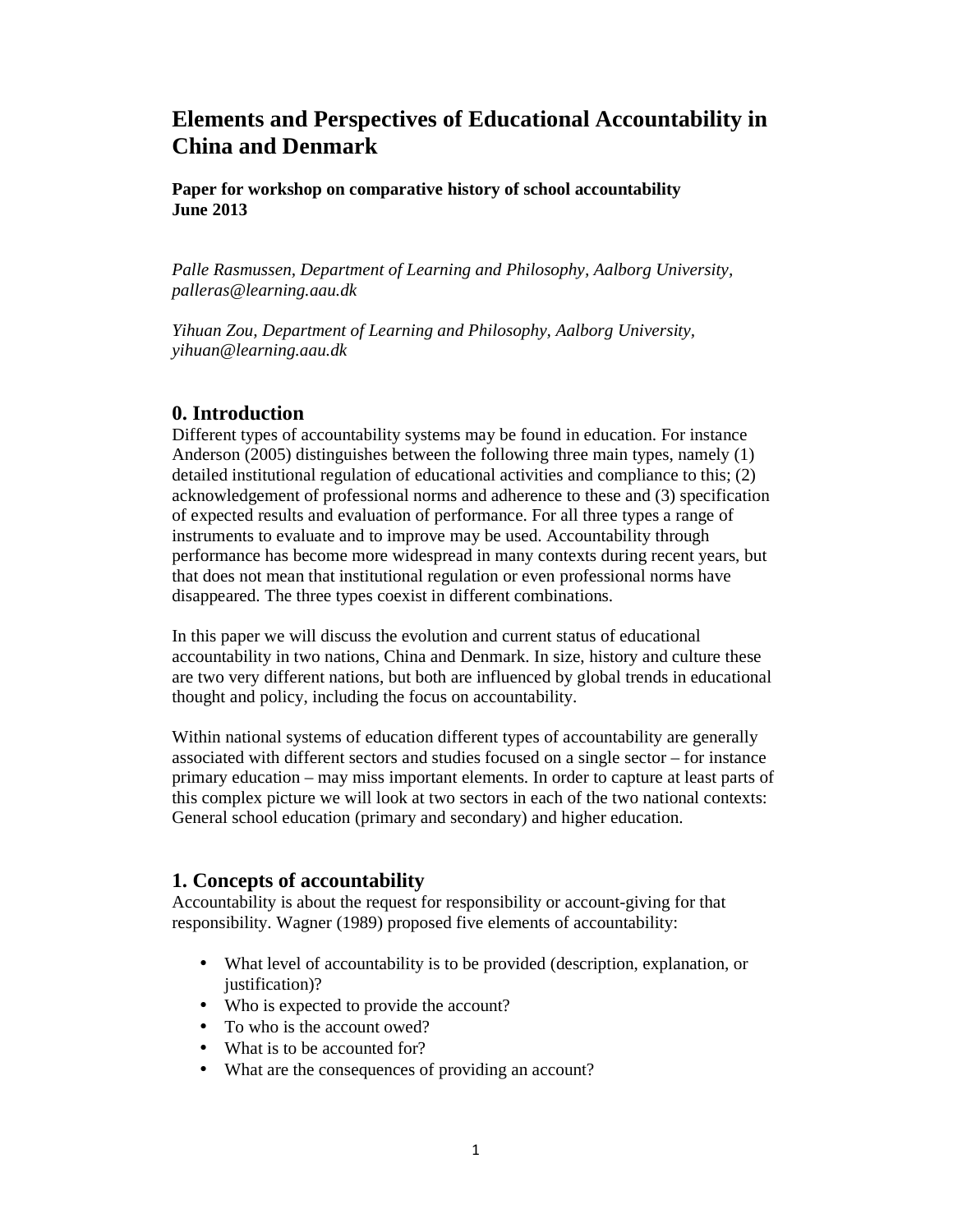The 'for what' and 'to whom' questions may serve to elaborate Anderson's three types of accountability mentioned above.

| Accountability type   | What is accounted for                                                  | To who                                                 |
|-----------------------|------------------------------------------------------------------------|--------------------------------------------------------|
| compliance with       | adherence to legislation and                                           | bureaucracy and                                        |
| regulations           | official orders                                                        | political system                                       |
| adherence to          | professional qualifications and                                        | professional peers and                                 |
| professional norms    | control within professions                                             | political system                                       |
| evaluation of results | outputs (e.g. completion rates;<br>student achievement;<br>employment) | bureaucracy,<br>political system and<br>general public |

Table 1 Different types of accountability in education

This elaboration of the three types may need a few comments. In the case of accountability through professional norms, we argue that what is accounted for is not the actual professional practice but rather the measures through which professional norms are upheld, like making sure that only people with the right qualifications are allowed access to work and having control mechanisms through which the profession itself corrects unsatisfactory practices. As to the question, who account is owed to we think that this always involves the political system, but that this is combined with other factors in different ways. Accountability through evaluation of results addresses the most complex combination of actors because information of outputs are generally made available to the general public, partly as a deliberate effort to inform and encourage public choice.

# **2. Education in China and in Denmark**

#### **2.1. China**

Education in China is mainly a state-run system of public education, which is in the charge of Ministry of Education. It has been regarded by the state as a main institution providing manpower needed for economic development, and by the individuals as a main channel for expanding one's life chances. Table 1 below shows an overview of the mainstream education in China (Zou, 2013, p. 23). Based on the different mechanisms of accountability it can be roughly divided into two sectors, i.e. the general school education (including both primary and secondary school education) and higher education. While there might be other mechanisms of accountability, the most notable ones are educational inspection and quality monitoring for general school sector, and undergraduate teaching evaluation, accreditation of professional programs and disciplinary ranking for higher education.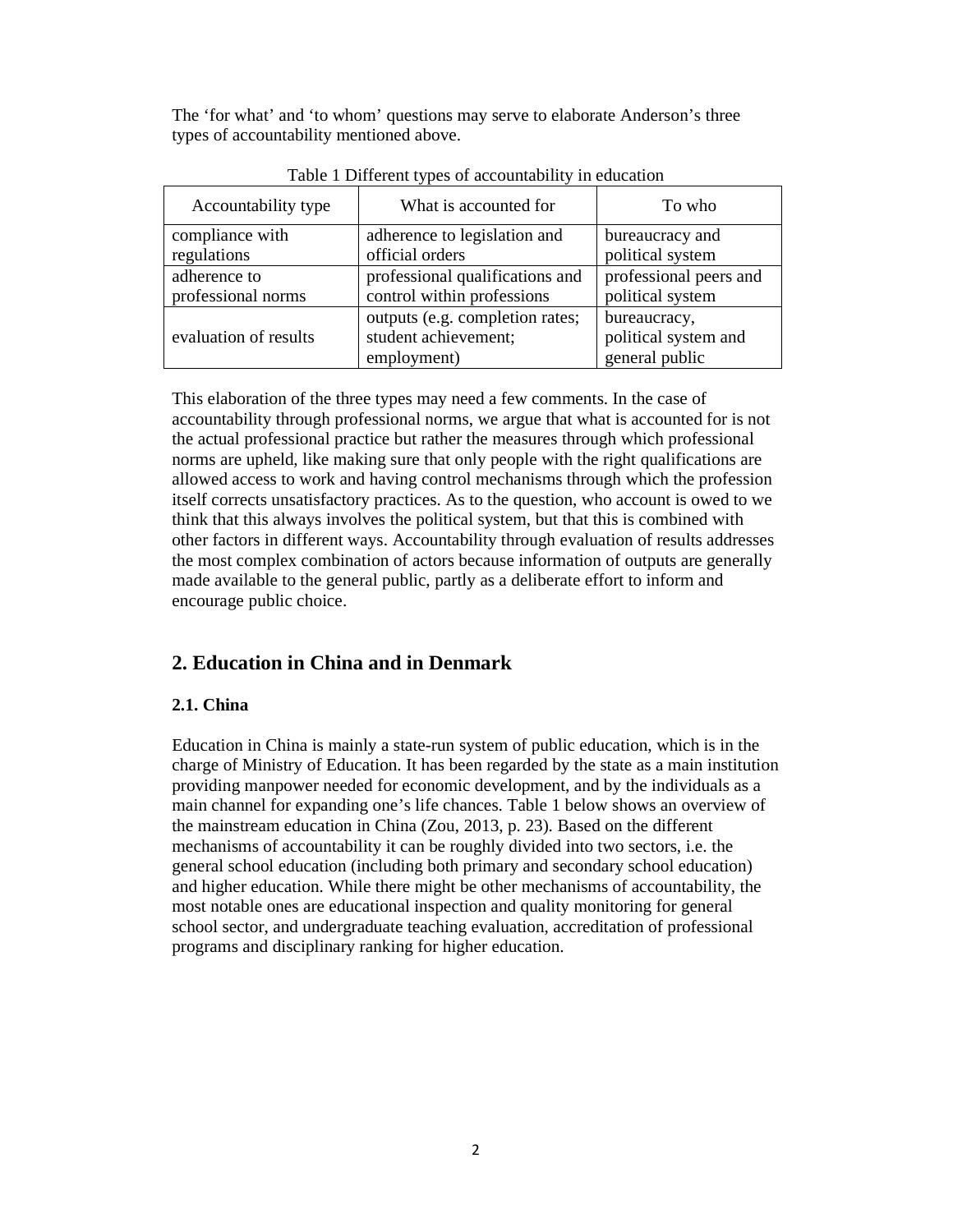| Table 2 Mainstream education in China |        |                    |                     |                         |  |  |
|---------------------------------------|--------|--------------------|---------------------|-------------------------|--|--|
| Education                             | Years  | <b>Typical Age</b> | Students in<br>2010 | Institutions in<br>2010 |  |  |
| Primary school                        | 6      | $6 - 11$           | 99,407,000          | 257,400                 |  |  |
| Junior secondary school               | 3      | $12 - 14$          | 52,793,300          | 54,900                  |  |  |
| High school                           | 3      | $15 - 17$          | 24,273,400          | 14,058                  |  |  |
| University or college                 | 3 or 4 | 18-22              | 22,317,900          | 2,358                   |  |  |

Note: This mainstream education refers to the education that is provided by the regular schools or institutions run by the state, which does not include the adult schools or institutions, occupational high schools, special education schools, non-state or private institutions, etc. The numbers of students and institutions in 2010 are from the Ministry of Education (2012a).

#### **2.2. Denmark**

Education in Denmark reflects the character of Danish society as well as the national political system and culture. Denmark is a small country without many natural resources, but located within the generally prosperous Western European sphere. During the 20th century Denmark has developed from an agricultural society to an industrial society, and then to a service and knowledge society. It has a political culture with strong emphasis on collaboration and pluralism, both in national and local matters. The historical background for this is that Denmark managed to complete the transformation from absolutism to representative democracy without major conflicts between social classes (Kaspersen 2013).

The spectrum of political ideologies in Danish politics resembles other western nations, although the ideologies have adapted themselves to the historical and cultural context. The main divide in educational matters is between conservative and liberal forces on one hand, social democratic forces on the other. Danish education has developed through patterns of cooperation and conflict between these political interests. A unified public school ('folkeskole') covering the age span from 7 to 14 was introduced around year 1900, and in the 1970s mandatory schooling was extended to the age of 16. The political parties have always tried to reach consensus in matters concerning this part of the educational system, and reforms have generally not been radical. In upper secondary education (post-16 education) Denmark has retained a system of distinct sectors, with the general and academic schools (mainly the "gymnasium") preparing students for higher education, while technical schools, commercial schools and social and health schools offer vocational education. Most students complete a secondary education degree.

Danish higher education is organized in two sectors with each their types of education programmes. The university colleges run short-cycle programmes as well as mediumcycle profession bachelor programmes, for instance in teaching, nursing and social work. The universities run long-cycle academic programmes, mainly organized according to scientific disciplines but also with elements of professional training.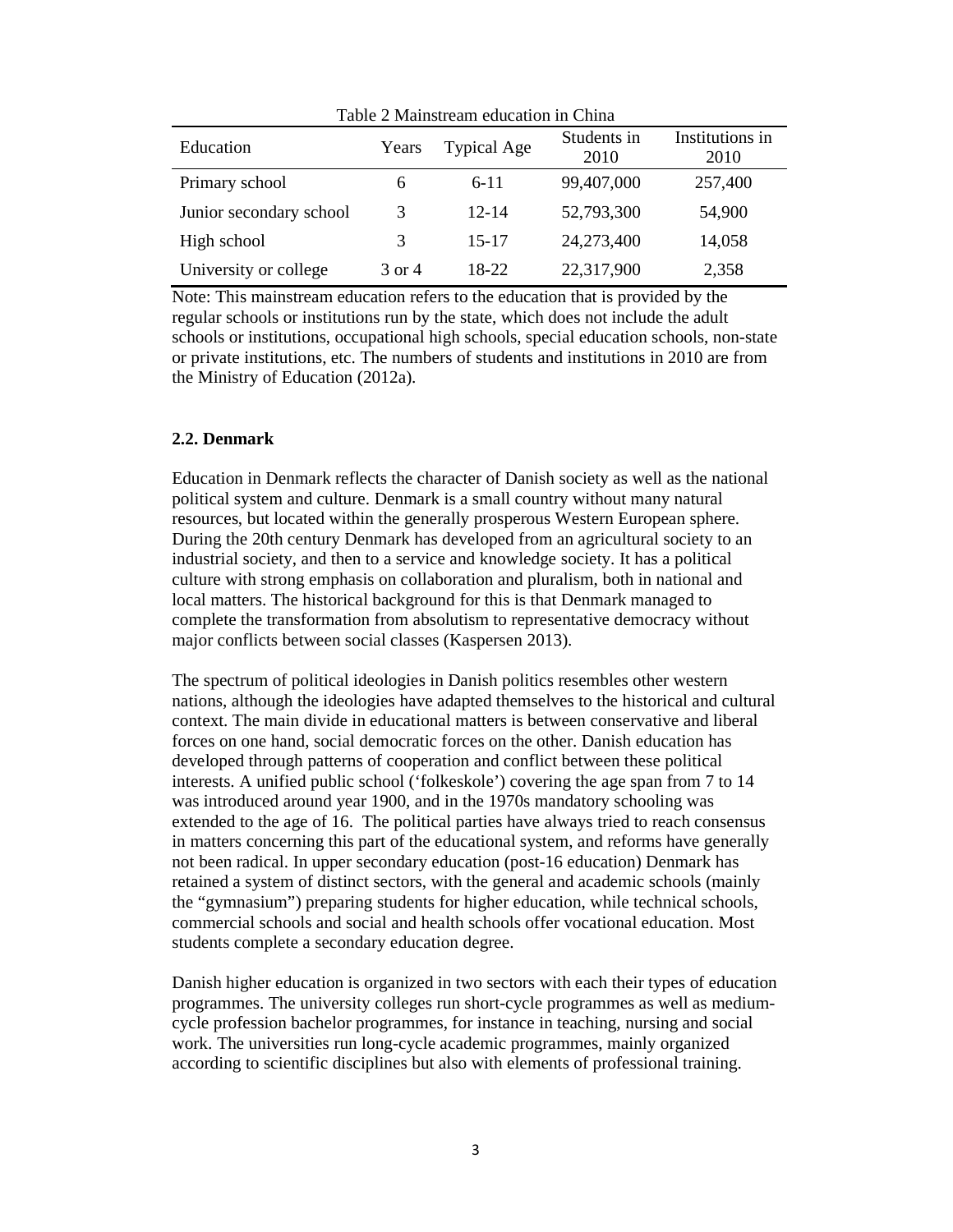| Table 3 Education in Denmark |         |                   |                     |                         |  |  |
|------------------------------|---------|-------------------|---------------------|-------------------------|--|--|
| Education                    |         | Years Typical age | Students in<br>2010 | Institutions<br>in 2009 |  |  |
| Unified public school        | 10      | $6-16$            | 716.877             | 2.642                   |  |  |
| General secondary school     | 3       | 17-19             | 134.112             | 149                     |  |  |
| Vocational education         | $3-4$   | $17-20$           | 131.598             | 109                     |  |  |
| University or college        | $3 - 5$ | 19-24             | 224.452             | 30                      |  |  |

*Based on statistics available at the Ministry of Education website and on Danish Ministry of Education (2009)* 

In Denmark, elements of new public management, including quality control initiatives in higher education programs, were introduced between 1982 and 1993, under liberalconservative coalition governments. The first initiative was a modernization program for the public sector in 1983, which was followed by others. Some of the keywords in this modernization were decentralization of management responsibility, abolition of detailed formal regulation, governance through a combination of objectives and allocation of resources. Public choice and the establishment of quasi-markets in public services were also emphasized. Education was one of the areas where the modernization initiatives had a strong impact.

## **3. Accountability in school education in China**

#### **3.1. Educational inspection**

l,

Since the foundation of People's Republic of China in 1949, inspection has been used as an important mechanism of educational accountability. In 1949, the newly established Ministry of Education installed a department of inspection (National Inspectorate of Education, 2005). This department was mainly in charge of inspecting the implementation of state educational regulations and policies.

Soon after the Cultural Revolution, the recovery of the inspectorate system was put on agenda by the government (National Inspectorate of Education, 2005). At the national conference on general education in 1983, Ministry of Education initiated a '*Suggestions/Opinions for Establishing an Inspectorate System for General Education*', which suggested to install a inspectorate into all administrative levels above county<sup>1</sup>. In 1991, the minister of education issued a 'Temporary Regulations on Educational Inspection'.

In 1993, the state council released an 'Outline of Educational Reform and Development in China', which stipulated to construct quality criteria and indicators for all kinds of education, and to regularly inspect the educational quality of schools. In the same year, an 'Educational Inspection Office' was established under the National Committee of Education<sup>2</sup>. In 2000, this ministerial office of educational

 $1$  The main government levels/divisions are the central government, the province, prefecture (or city), county, township, and village. There are also four cities (Beijing, Shanghai, Tianjin and Chongqing) which are under the direct jurisdiction of the central government and thus province equivalent.

 $2$  Ministry of Education in China was changed to National Committee of Education in 1985, and then was changed back as Ministry of Education in 1998.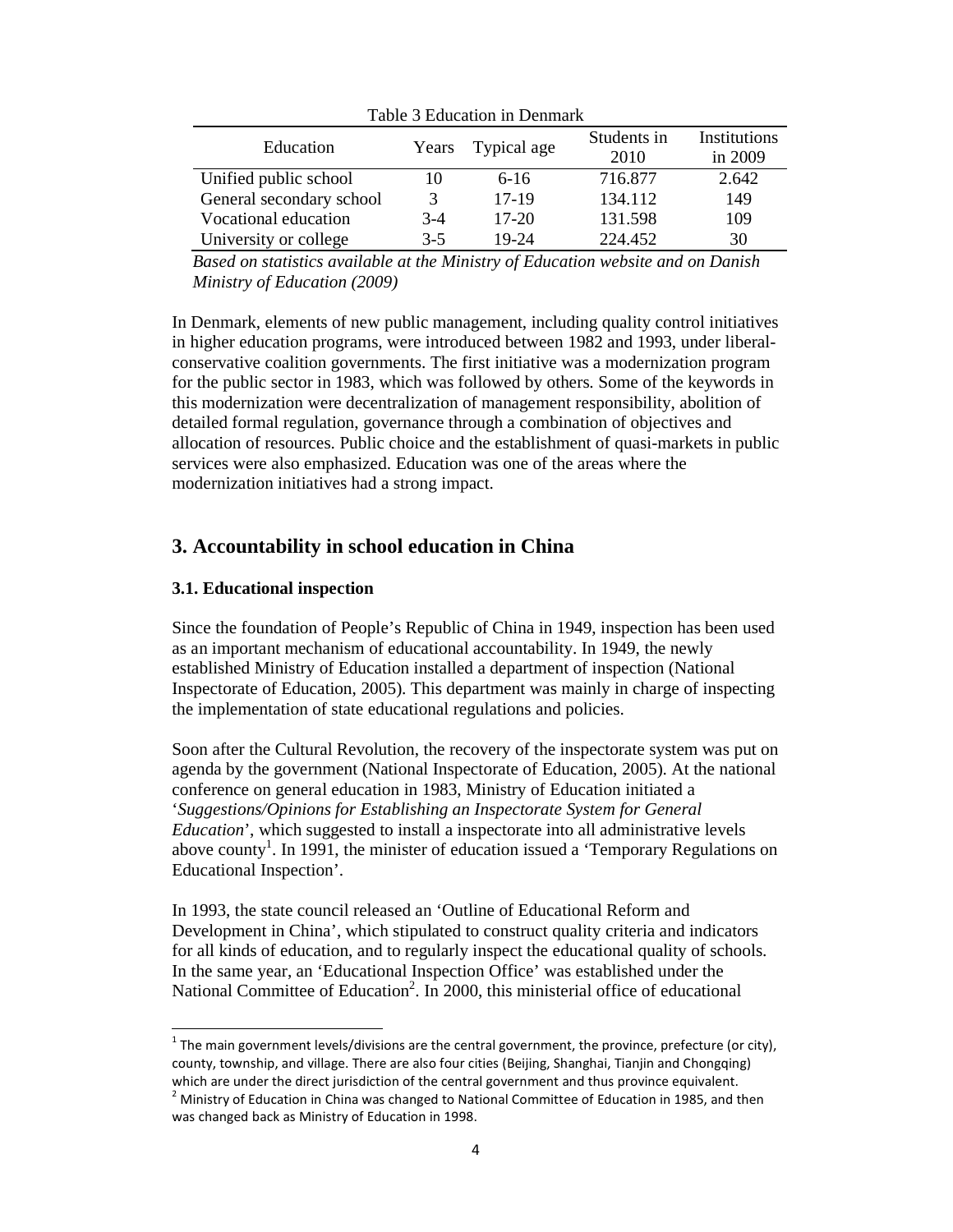inspection was renamed as National Inspectorate of Education. And a national system of educational inspection has gradually taken its shape with corresponding regulations and working procedures in both local and central administrations. And this is a fourlevel system of educational inspection, that of the central government, the province, the prefecture (or city), and the county (National Inspectorate of Education, 2005). According to the new National Regulations on Educational Inspection issued 2012 by the Chinese state council, educational inspection covers two elements (state council, 2012):

- Higher level government's inspection on lower level government's implementation in educational law, regulations and policies;
- Government's inspection on schools in their educational activities.

And the inspection is about direct check and evaluation of school activities by specialized experts. The aspects to be inspected include (Ministry of Education, 2012b):

- Comprehensiveness of internal documents such as regulations, planning, employment of modern management mechanisms, etc.
- Efficiency in resource utility such as financial audit, use of infrastructure and facilities, staff development, etc.
- Enhancement of teaching quality such as sticking to national curriculum plan and disciplinary criteria, teaching innovation, etc.
- The development of the students such as moral traits, scientific traits, physical and psychological health, interest in study, aesthetic appreciation, practical skills, innovativeness, etc.

According to the inspection regulation, the inspection reports should be made public and serve as a basis of award and punishment of the inspected school and school leader. The inspected is also required to make improvement according to the inspection conclusions.

### **3.2. Quality monitoring**

The result-based accountability in China, in the form of performance evaluation or quality monitoring, is rather new compared to educational inspection. It was launched with the establishment of a national center in 2007, i.e. the National Assessment of Education Quality as appears at its official website; but if literally translated from Chinese it is Ministerial Center for Quality Monitor in Primary and Secondary Education. And gradually there are also quality monitoring centers established at the provincial level. This initiation is regarded as a response to the overwhelmingly use of the entrance examination result as the main criterion for educational accountability (Li, 2010). The overuse of the promotion rate (the ratio of students who pass the entrance examination and gain access to the next stage education) in educational accountability was assumed to lead to 'education for examination'.

Thus this newly established quality monitoring/assessment is supposed to offer a more comprehensive and effective way of educational evaluation/accountability. Quality monitoring is about constantly watching and measuring the educational outcomes, which include (National Assessment of Educational Quality, n.d.):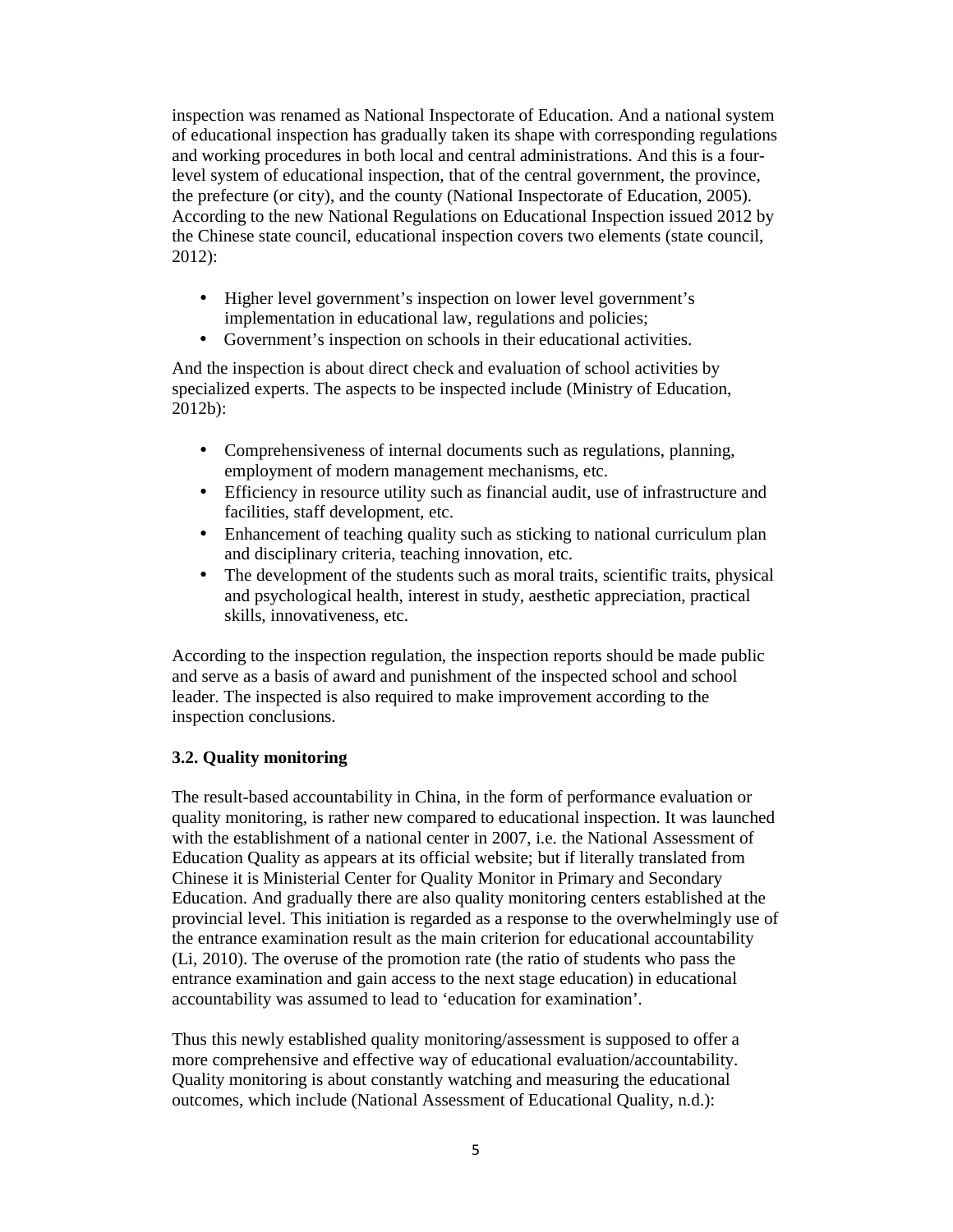- The students' moral traits and citizenship;
- The students' physical and psychological health;
- The students' academic achievement and learning ability;
- The students' artistic traits:
- The students' practical skills and innovativeness;
- Educational and social environments that influence students' development.

The aim of this quality monitoring is to learn about/diagnose the educational status (of a school or region) and the influencing factors, and to form the information basis for educational decision making. The assessment/monitoring results are to be reported to the central, provincial and county governments. This monitoring is targeted at the overall status, not individual student or school. And there is no ranking, no grading, no released score (National Assessment of Educational Quality, 2008). Quality monitoring has now become an issue on the agenda of the National Inspectorate of Education according to its released agenda in 2013. And we can say that it is incorporated into the inspectorate system.

# **4. Accountability in school education in Denmark**

Responsibility for the unified public school is located at two levels; the municipalities build, finance and staff schools, while the state decides the structure, the overall curriculum, the content of school-leaving examinations and also the qualifications needed for teachers.

### **4.1. Detailed regulation and local participation**

Traditionally accountability has been a question of detailed regulation from the Ministry of Education, covering both the curriculum and the activities in schools. Fifty years ago handbooks for teachers consisted of several volumes of ministerial orders on all aspects of life in schools. Although this detailed regulation was in principle given up in the 1980s as part of the modernization of the public sector there has often been a trend to reintroduce rules, partly because there is much public and political awareness on the 'folkeskole'.

A particular aspect of accountability in general school education is accountability towards parents. This has mainly consisted in parent involvement in local school decision-making. In the years after the Second World War democratisation was an important agenda in many parts of society. In the 'folkeskole' the possibility of establishing formal teacher-parent committees was introduced, and in 1970 such committees were made mandatory for all schools. In the 1980s this was supplanted by school boards with more real influence on school management and with a formalized election procedure for the appointment of parent representatives. School boards signal a degree of local accountability towards parents, but not towards other local stakeholders (for instance secondary schools); and their role in school decisionmaking remains limited.

#### **4.2. Accountability through assessment**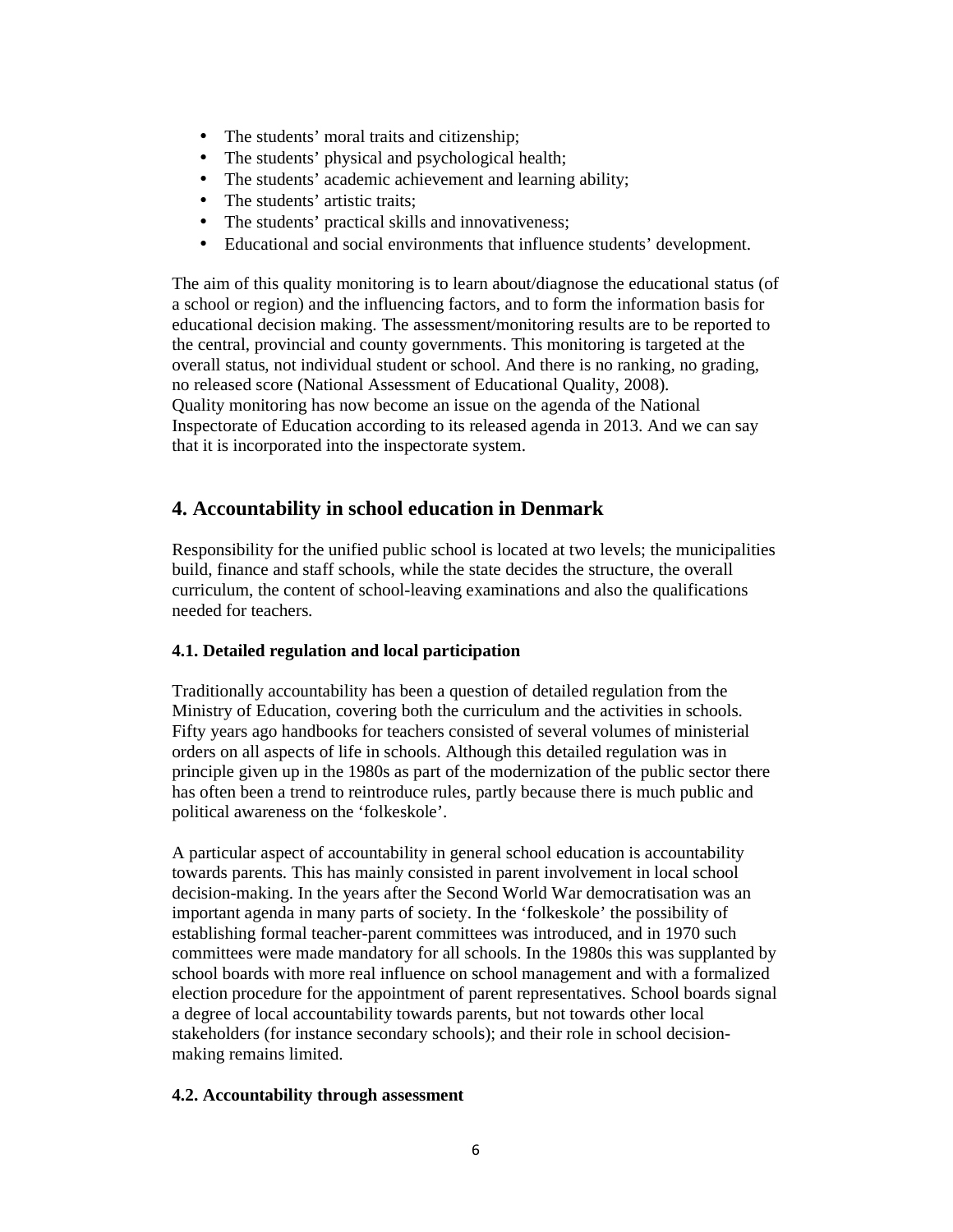Detailed regulation of general school education has in fact been reduced and more outcomes-oriented measures have been introduced. A major event was the 2006 school reform, which followed a period of intense public debate on the quality of schooling and teaching, sparked especially by disappointing Danish scores in the PISA surveys. The debate resulted in calls from many quarters for more evaluation and assessment, and this was incorporated in the school reform. The main measures were (Ministry of Education, Denmark, 2008):

- The role of exams in the 'folkeskole' was strengthened, with exams in more school subjects and starting at an earlier age.
- A system of national tests was introduced. The main function of these was to allow the state to monitor the national levels of achievement, but they could to some extent also be used by teachers in giving feedback to students and parents.
- A specialised unit for school assessment and evaluation was established in the Ministry of Education. Associated with the unit was a national council of important actors from the school system ('Skolerådet'). The tasks of the unit and the committee were produce regular reports on the quality of schooling and student achievement.
- As part of its work the national council commissions evaluation research on different aspects of the school system and teaching. This research is done by different actors, among them the Danish evaluation institute and some major private consultancies. The research results are documented by the Ministry of Education.
- An annual school quality report at the municipality level was introduced. The quality report should describe the municipality's school system, the levels of achievement and steps taken by the municipality to uphold and improve quality.

#### **4.3. Other elements**

These measures still exist and constitute the main element of accountability related to the Danish primary and lower secondary education. However, a further element should be mentioned, that of teacher education. Teachers in the 'folkeskole' are educated in specialized programmes at university colleges. Reform of teacher education is often by governments as a way to assure the quality of teaching in schools. For instance a previous reform focused on improving teachers' qualifications in key subjects like mathematics and language, while the most recent reform has a focus on improving teacher professionalism in a combination of subject knowledge, pedagogical knowledge and practical training.

A further dimension of school accountability is the provision of open and transparent information on educational institutions. This is regulated by a public order introduced in 2005, obliging all educational institutions to publish on their websites relevant information about their activities. The information includes educational programmes and curricula, mission statements, statistics on number of students, completion rates and achievement as well as results from evaluations of teaching. The Ministry of Education controls the implementation of this, but it is a type of accountability aimed directly at the general population.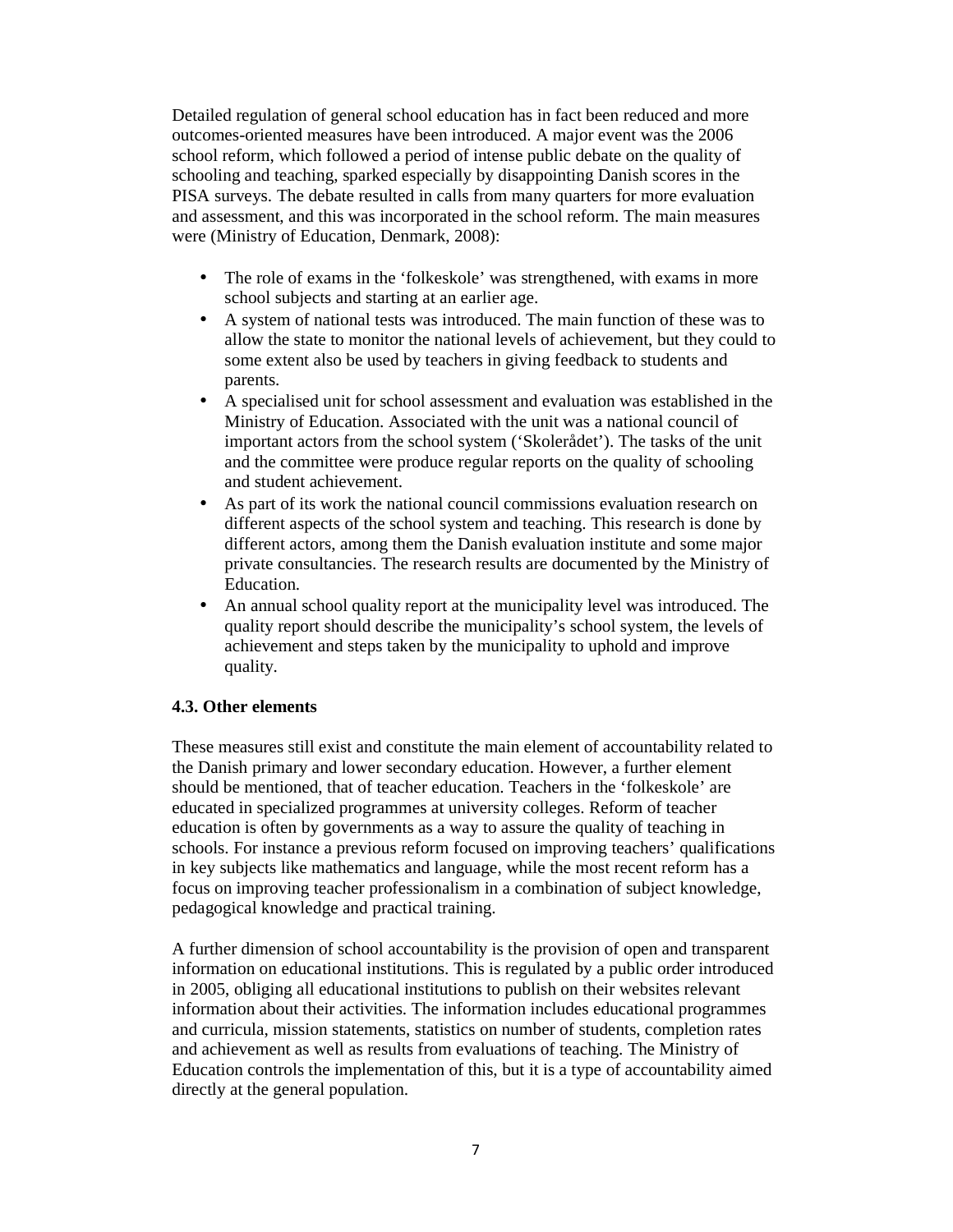# **5. Accountability in higher education in China**

#### **5.1 Undergraduate teaching evaluation on higher education institutions**

Institutional evaluation as an accountability mechanism in Chinese higher education started soon after the Cultural Revolution. It was tried as early as in 1985. And in 1990 a specialized regulation on evaluation, 'Regulations on Evaluation of Regular Higher Education Institutions', was released by the government. However, the concern on quality assurance and accountability system in Chinese higher education hasn't been so highlighted until the 'big expansion' that began in 1999. In 2002 China started to develop a nation-wide formal evaluation system. A 'Plan for Undergraduate Teaching Evaluation in Regular Higher Education Institutions' was formulated by the Ministry of Education in the same year. The revision of this plan (Ministry of Education, 2004a) in 2004 served as the government's primary guidelines in the first round of undergraduate teaching evaluations. Based on the 'Action Plan of Education Innovation 2003–2007', all higher education institutions were required to undergo a quality evaluation every five years (Ministry of Education, 2004b). And a Higher Education Evaluation Center (HEEC) was established in 2004 to serve as the national coordinating body for the evaluation. Since then, the formal higher education evaluation system gradually took its shape.

The evaluation starts with institutional self-evaluation where a self-evaluation report is produced and submitted to the ministry. Then a group of academic peers conduct a site visit and review the institutional activities, which is at least partly based on the self-evaluation report. After the peer review, the feedback will be given to the institution and the evaluation results in the form of a grade of Excellent, Good, Acceptable, or Not Acceptable, will be released publicly on the website of the Higher Education Evaluation Center. And finally the institutions will produce an action plan for improvement. The primary indicators of the evaluation are (Ministry of Education, 2004a):

- Guiding ideas for running the university
- Teaching staff
- Teaching facilities and its usage
- Program construction and teaching innovation
- Teaching management
- Learning atmosphere
- Teaching outcome
- Special characteristics (of the institution in question)

#### **5.2. Disciplinary ranking in higher education**

While the focus of undergraduate teaching evaluation is the whole institution, the focus of disciplinary ranking is certain disciplines in the institution in question. Disciplinary ranking has been conducted by Ministerial Center for Academic Degrees and Graduate Education Development since 2002. And there are 3 rounds of ranking until now. The primary focus is the quality of specific disciplines or programs, which resulted in league tables of institutions for each discipline. The participation is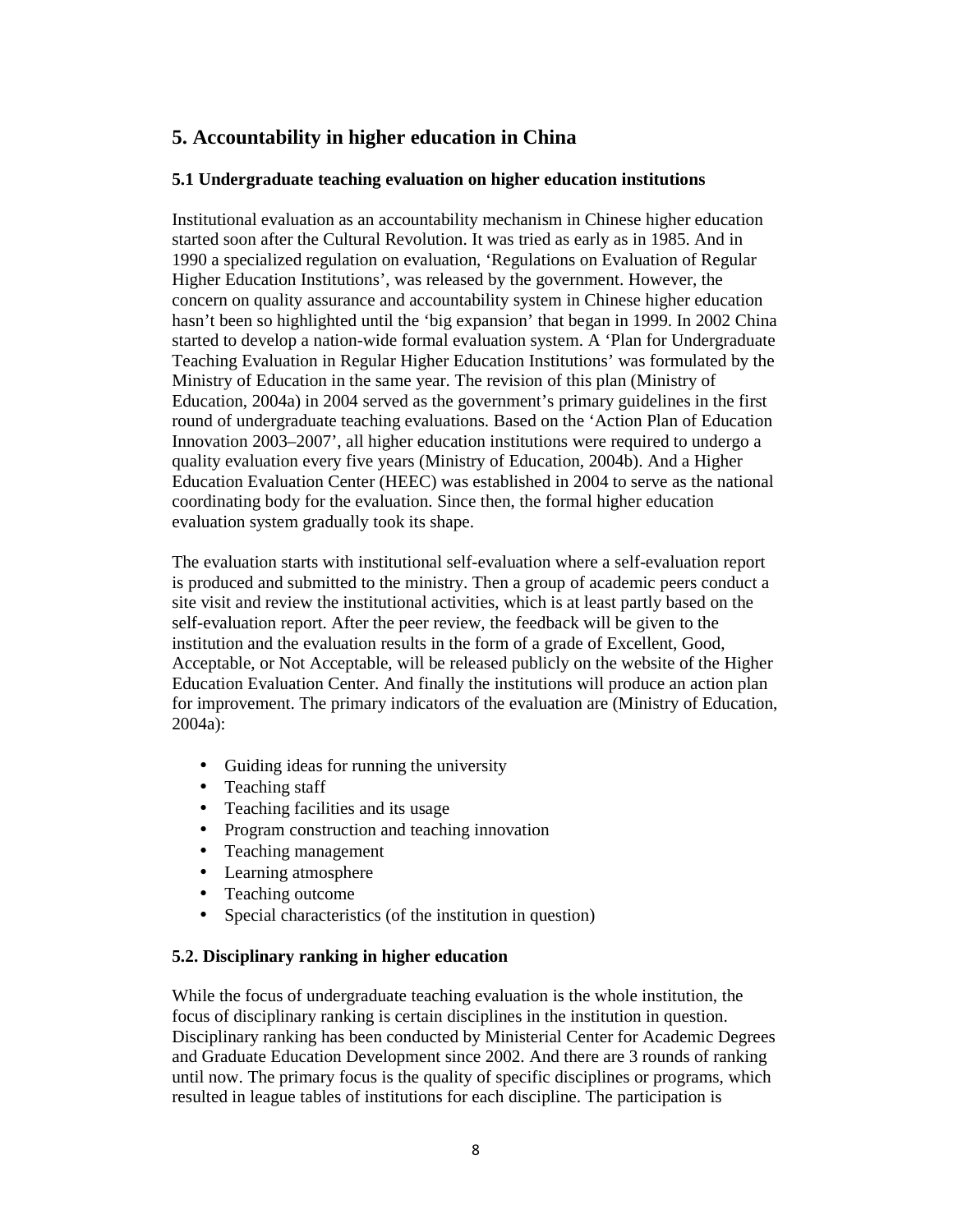voluntary for the institutions – any institution that is eligible to confer a postgraduate degree in certain discipline can choose to participate (or not to participate) in the ranking in that discipline. Except two '211 institutions', all the key universities (the 211 and 985 institutions<sup>3</sup>) participated in the 2012 ranking (Chai, 2013). The primary indicators are the following aspects of certain discipline (China Academic Degrees and Graduate Education Information, 2012):

- Faculty and resource
- Research level
- Student quality

1

• Disciplinary reputation.

The ranking result is publicly available (officially on the website of China Academic Degrees and Graduate Education Information run by the Center, and also reproduced by other major Chinese websites such as China Education Online, Sina and qq.com).

### **5.3. Program accreditation in engineering and medicine**

Recent development in accountability in Chinese higher education also includes the adaptation of accreditation system in professional fields such as engineering (since 2006) and medicine (since 2008). Since the accreditation in these two fields is similar to each other, the following discussion will mainly take the first started engineering education accreditation as an example.

Ministry of Education established an expert committee to take charge of the accreditation of engineering education in 2006. Based on the experience of trial accreditation, the 'National Trial Measures for Engineering Education Accreditation' was released by the Ministry in 2007, which stipulates how the accreditation should be implemented. The accreditation covers six stages (Ministry of Education, 2007):

- Application (accreditation is voluntary to institutions and they should first apply for accreditation);
- Self-evaluation and submission of self-evaluation report to the committee;
- Check and approval of the self-evaluation report by the committee according to the 'Standard for Accreditation of Engineering Programs';
- Site visit by expert group delegated by the committee;
- Discussion and accreditation conclusion made by the committee;
- Maintenance of the accreditation status (the accredited institution should report to the committee every year or every two years).

The 2011 version of the 'Standard for Accreditation of Engineering Programs' consists of both general and program-specific criteria (see the following table).

The conclusion of this engineering education accreditation could be 'pass, valid for six years', 'pass, valid for 3 years' or 'non-pass'. And this result will be release by Ministry of Education on its website.

 $3$  Project 211 and Project 985 are two key university projects initiated by the Chinese government. Institutions admitted in these two projects are mostly well-reputed and are prioritized in financial and other resource support by the government.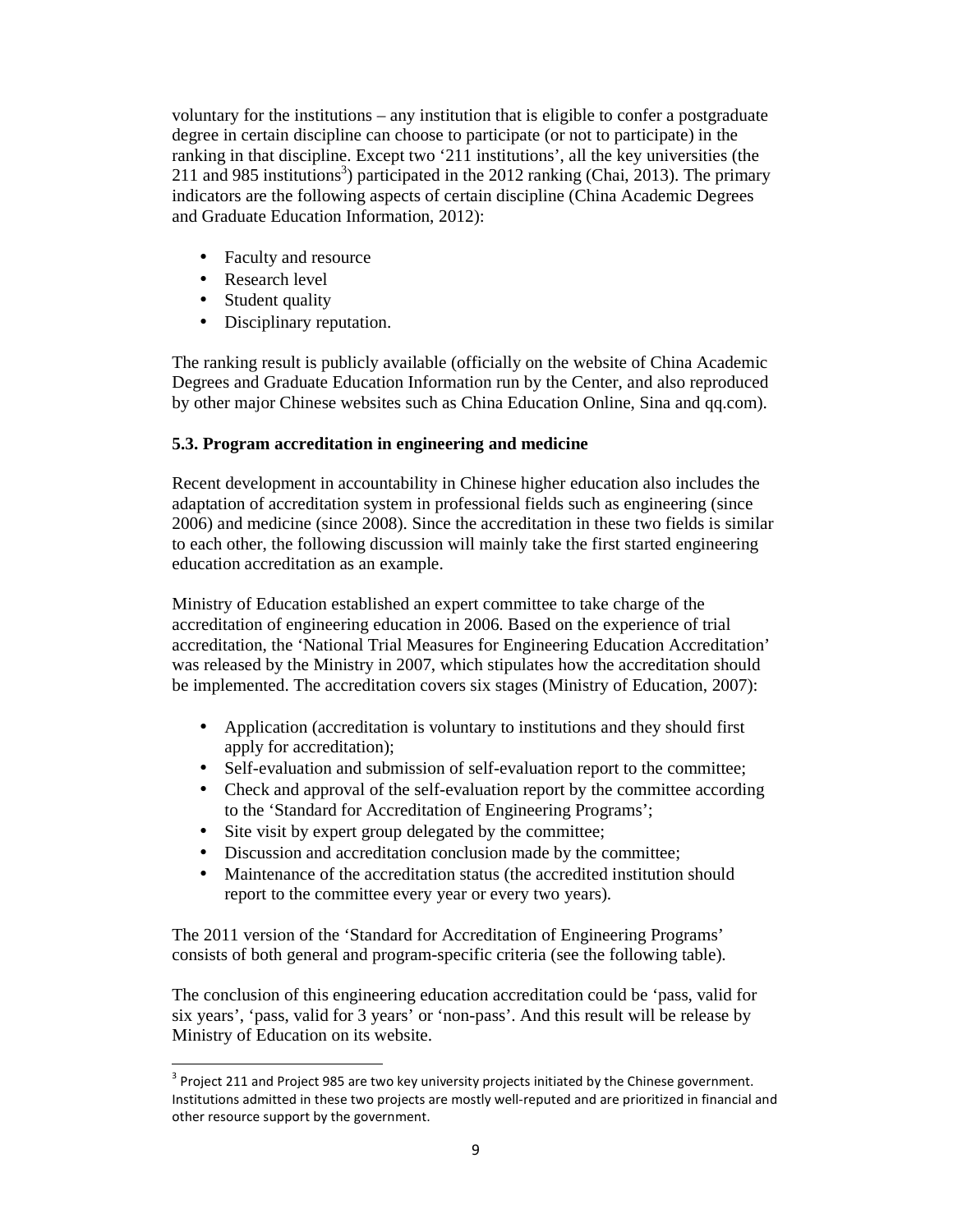For medical education, there is the 'Standard for Undergraduate Medication Education' on which the accreditation is based. And the accreditation result is 'accredited', 'conditional accredited' or 'not accredited'.

| type                      | Criteria                       | Specification                  |
|---------------------------|--------------------------------|--------------------------------|
| General criteria          |                                | Program setting                |
|                           | Program goal                   | Graduate competences           |
|                           | Curriculum<br>system           | Curriculum plan                |
|                           |                                | Practical training             |
|                           |                                | Thesis (design) for graduation |
|                           |                                | Faculty structure              |
|                           | Faculty                        | Faculty development            |
|                           | Facilitating<br>conditions     | Teaching finance               |
|                           |                                | <b>Teaching facilities</b>     |
|                           |                                | Information resource           |
|                           |                                | Industrial collaboration       |
|                           | Student                        | Student source                 |
|                           |                                | Employment                     |
|                           |                                | Student supervision            |
|                           | Management                     | Teaching policy and regulation |
|                           |                                | Process control and feedback   |
|                           | Quality<br>evaluation          | Internal evaluation            |
|                           |                                | Social/external evaluation     |
|                           |                                | Continuing improvement         |
| Program-specific criteria | According to specific programs |                                |

Table 4 Standard for Accreditation of Engineering Programs in China

# **6. Accountability in higher education in Denmark**

Accountability in higher education has traditionally consisted of some political regulation combined with a strong element of collegiate governance and peer assessment. Government allotted funds and decided on a system of disciplines and degrees. Quality teaching was assumed to be assured by the excellent knowledge of university professors, and decisions on the practical arrangement of educational programmes and teaching was left to the academics in the different disciplines. In the 1970s legislation introduced a strong element of participatory democracy in Danish universities; this meant increased accountability towards students, but not towards government or other stakeholders.

#### **6.1. Evaluation centre for higher education**

The move towards modernization of the public sector gradually changed this situation. In 1992, after years of debate, the Ministry of Education established the Evaluation Centre for Higher Education. Its task was to evaluate all Danish higher education programs. The Evaluation Centre was an independent institution affiliated with the Ministry of Education. The institutions of higher education were obliged to cooperate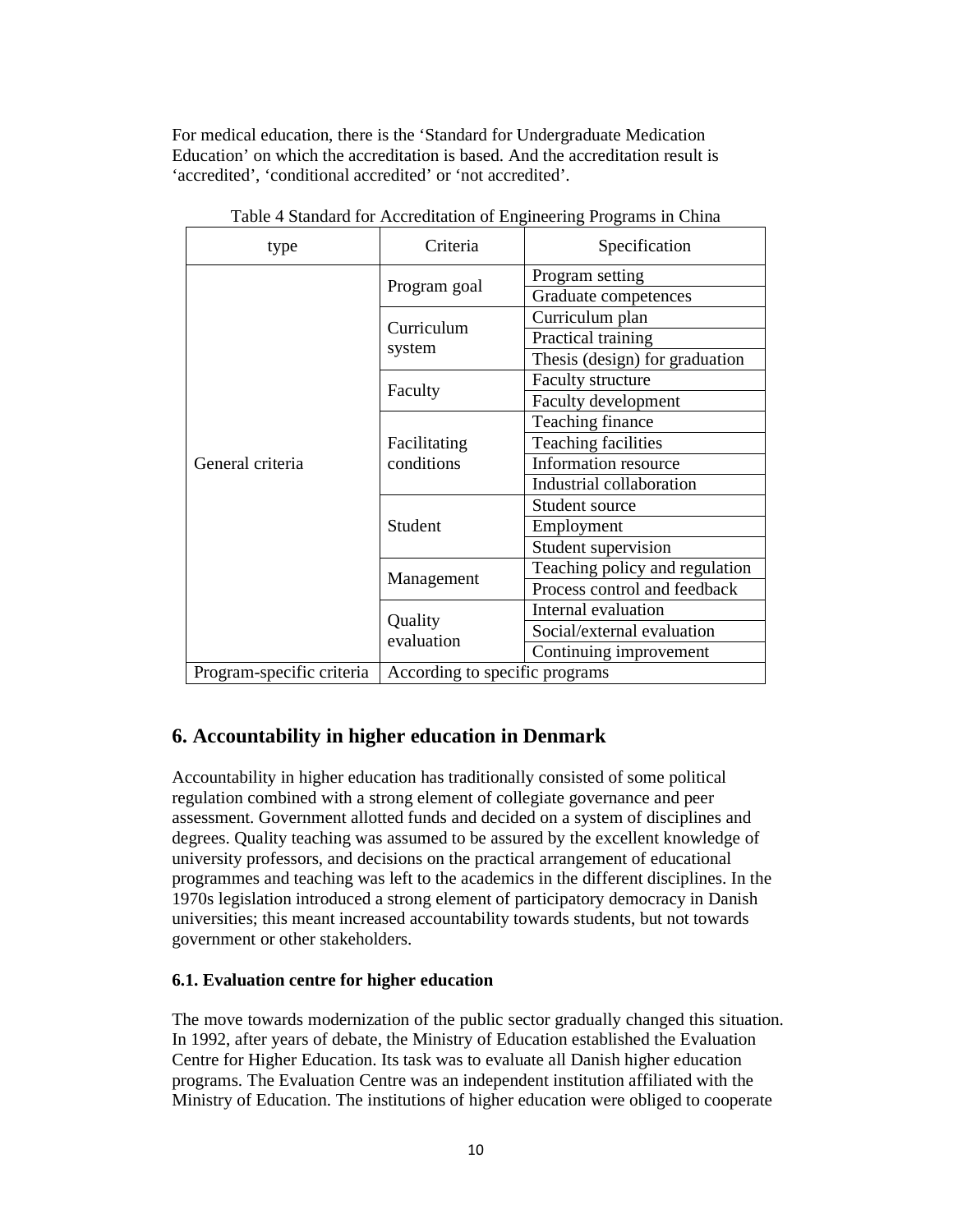on evaluating their education programs, but the centre did not have authority to initiate evaluations on its own. This authority was placed in the Ministry of Education, and the policy was to evaluate all long-term further educations at least every 5 years; usually not entire institutions, but rather programs within a certain discipline and all institutions that offered the relevant programs. For instance one of the first programmes evaluated was history, which existed in five institutions. The evaluations strongly resembled comparisons of practice at the different universities (Rasmussen 1997).

Evaluations usually comprised three elements; (1) a self-evaluation of by each education program; (2) user surveys of students, graduates and employers; (3) visits to the educational institutions usually conducted by the evaluation steering group. It was initially unclear how the results of the evaluation centre's investigation would be used. Could they lead to closings of programs and if so what would the decision making process look like? Did the educational institutions have a responsibility to follow up on the conclusions and recommendations in the evaluations? The Ministry of Education gradually introduced standard procedures that committed the educational institutions to follow up on the evaluations and report to the ministry.

In 1999 when the evaluation centre was completing the first round of recurrent evaluations, it was renamed the Danish Evaluation Institute (EVA) and its new task was to conduct equality assessment and quality improvement in the entire Danish educational system. The main methods from the evaluation centre model continued to be used, but recurrent evaluations were replaced by a spot check principle.

#### **6.2. Introduction of accreditation**

More than a decade later a new system of accountability was introduced: accreditation. In the United States accreditation procedures have played a large role in higher education for a long time. But although the American university system is often regarded as a model in Europe, the interest in accreditation has been limited. However, during the 1990s a strong interest in introducing systems for accreditation of higher education programs manifested itself in many European countries. The pioneers were Central and Eastern European countries, and Hungary introduced the first system in 1993. One reason for this may have been that after the collapse of the old regimes many universities hoped to ensure their autonomy via independent evaluation and recognition of study programs.

In Denmark accreditation was introduced in connection with new legislation on universities and other higher education. In the university act of 2004 and in the equivalent legislation for other higher education one objective was to strengthen the educational institutions' administrative and economic autonomy. The establishment of new education programs was one of the problematic issues in this context. Denmark has a long tradition for central control of this area, and decisions to create and cancel education programs have rested mainly with the civil servants in the relevant ministry. The introduction of an accreditation system for higher education can be seen as a strategy to move these conflict-prone decisions out of the ministerial bureaucracy without giving up the centralized decision making competence.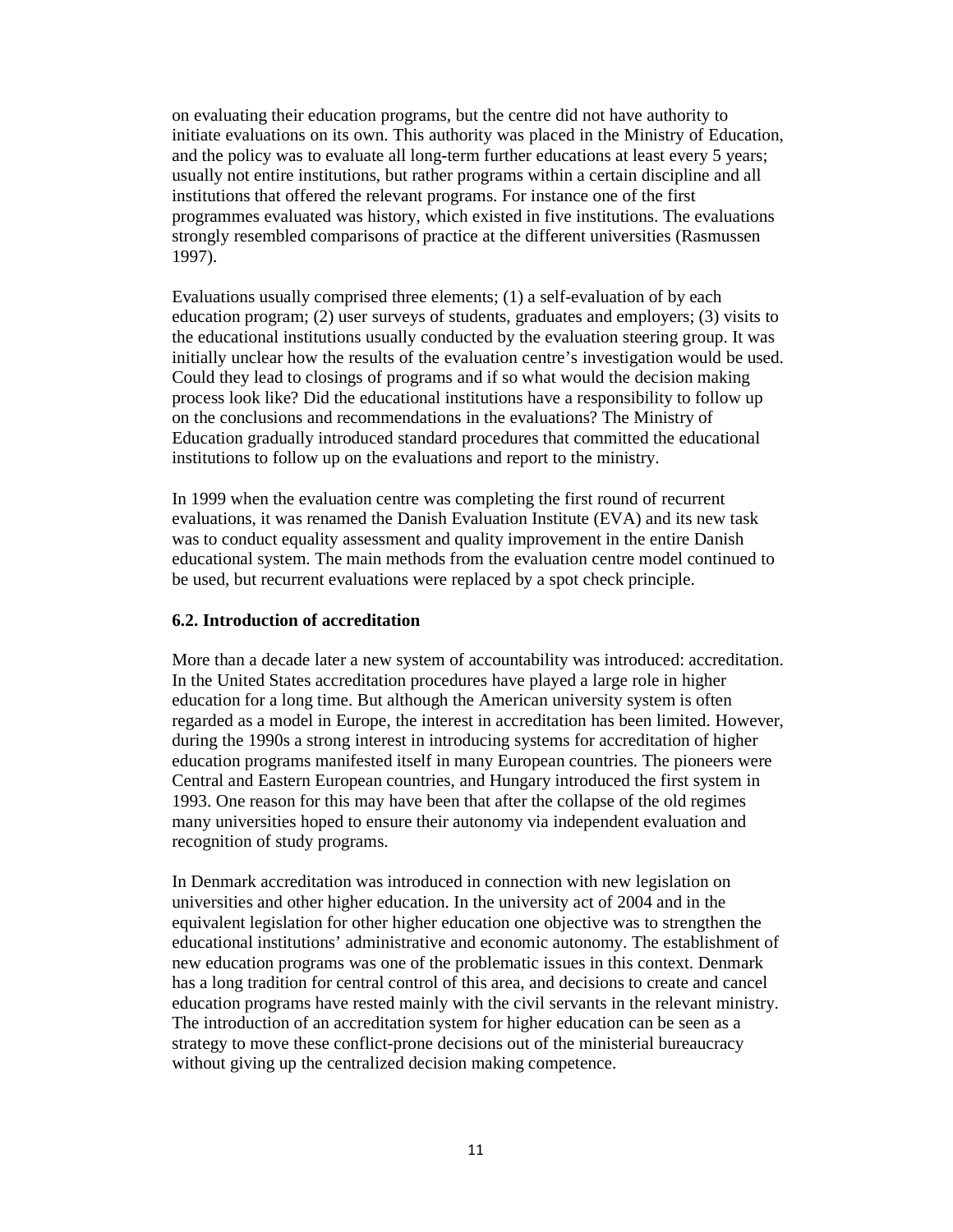The Danish act on accreditation of institutions for higher education was passed in March 2007. The act requires that all higher education programs in Denmark must be accredited. New education programs must be accredited before they are launched. Accreditation must be separate for all institutional localities before a program is offered. Existing programs must be accredited regularly.

According to the act, an accreditation council consisting of a limited number of ministry-appointed experts would be established. Units would be established outside the ministries to handle analytical and administrative procedures in connection with accreditation. For the higher education programs at the university colleges the task was placed with EVA (the Danish Evaluation Institute), which already had extensive experience with evaluation and higher education. For university education a new unit called ACE Denmark was established.

The procedures of accreditation in many ways follow the model developed by the evaluation centre in the 1990s. For each accreditation an expert panel follows the work, participates in visits to institutions and is responsible for the conclusions of the accreditation report. The practical work is conducted by the staff at ACE Denmark and EVA. The institutions whose study programs are up for accreditation prepare detailed applications after standard templates based on the accreditation criteria. The applications are assessed by the evaluation staff and by the steering group. Based on this and the results from the visit a report is prepared and the conclusion is a recommendation for accreditation or non-accreditation. The report is the basis of the accreditation council's decision (ACE Denmark 2012).

One of the criteria for accreditation is that institutions undertake regular evaluation of their teaching. This almost always takes the form of questionnaires filled by students and summarized by evaluation units in the institutions. The use of such evaluations had grown during the 1990s, and in 2005 their role was strengthened by the public order on open and transparent information mentioned earlier. According to this order results from teaching evaluations was part of the information that educational institutions should publish on their websites. .

#### **6.3. Accountability and normalization**

All in all, accountability in Danish higher education is a present dominated by the accreditation model, which can be characterized as quality assurance according to standard procedures; mainly external, with limited internal elements; mainly summative and with application of multiple approaches, including the academic, the administrative and the user-oriented.

This form of accountability implies normalization. With inspiration from Michel Foucault's analyses of the correlation between knowledge procedures and exercise of power (Foucault 1980), we can see how the evaluation and accreditation systems with their standardized procedures, standard set of criteria and emphasis on detailed documentation may serve as tools to adapt higher education programs to a common set of norms for higher education, a 'standard model'. An example is the qualification framework for higher education, defined by the Danish state based on common EU policy, which will be incorporated in study programs for all higher education. The use of the qualification framework has been decided politically; but its principles and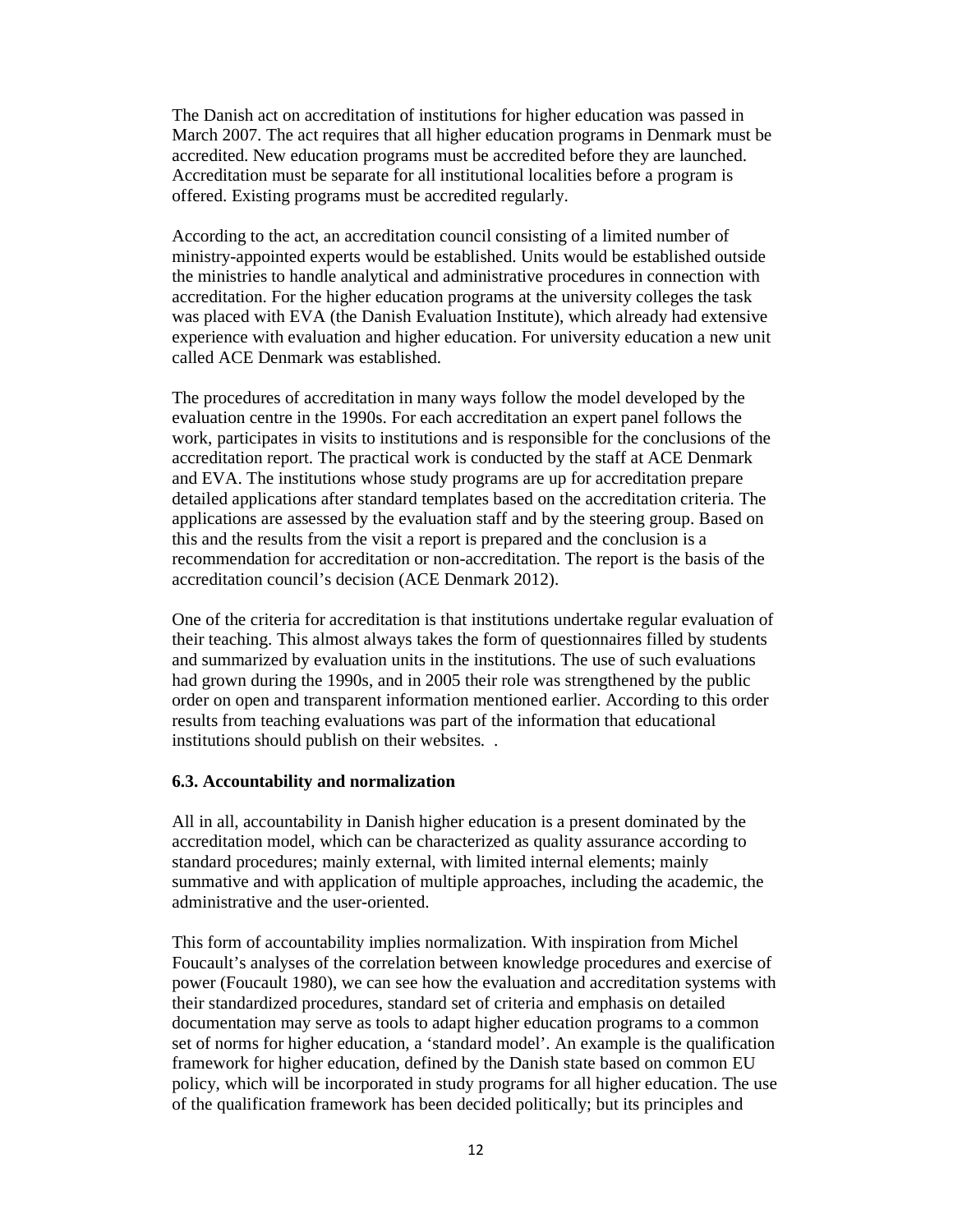concepts are fairly open and not without contradiction. In principle, it is up to the institutions of higher education to implement the qualification framework; but in reality it is governed by the accreditation system. It is a standard element in accreditation applications that the institutions describe how the study programs fulfil the principles of the qualification frameworks, and study programs must be appended to the applications. Regardless of the extent of control with the submitted study programs, the procedure itself forces institutions to adapt to the principles and concepts of the qualification framework with a minimum of criticism and resistance.

### **7. Comparison and discussion**

Although china and Denmark are very different in terms of size, history and culture, educational policy in the two countries is marked by an increasing concern with accountability, and there are considerable similarities in the types of accountability pursued.

For much of the post-war period educational accountability in both China and Denmark mainly consisted in detailed regulation of institutions and practices. An element of professional accountability was also present, especially in higher education and perhaps somewhat more in Denmark than in China. During the last two decades accountability through evaluation of results has been taken up and has gradually become dominant. Detailed regulation and professional norms have not disappeared, but they are used more selectively and redefined as means to secure output.

In general school education China seems to have had a stronger tradition of inspection procedures than Denmark, while Denmark has started to focus on results earlier than china. However, the reforms implemented in both countries during the last 10-15 years are not so different from each other. Both involve documentation of activities and achievements to be documented and supervised at local and central levels. And in both countries there is a trend towards accountability through evaluation of outputs. But the fact that general school education has to provide schooling for all children sets limits for the dominance that this type of accountability can achieve. It must be combined with both regulations and professionalism. An interesting question is how the role of professional accountability in general school education is developing in the two countries. For now, we do not have sufficient material to answer this.

The role of accountability has always been stronger in general school education than in higher education, historically because schooling was one of the ways states shaped and controlled their citizens, politically because citizens are also parents who concern themselves with the opportunities of their children. However, in recent decades the demand for accountability in higher education has increased dramatically in much of the world. This is also evidenced in Denmark and China, where several accountability systems have been devised and implemented. But there are some differences in the types of accountability pursued in the two countries. Denmark introduced a systematic and model of evaluation in the 1990s, a model that subjected all higher education programs to comprehensive inspection at regular intervals. After some years the model was given up, but when accreditation was introduced a decade later many of the same evaluation procedures were used. In accordance with the principles of new public management accreditation presupposes that higher education institutions are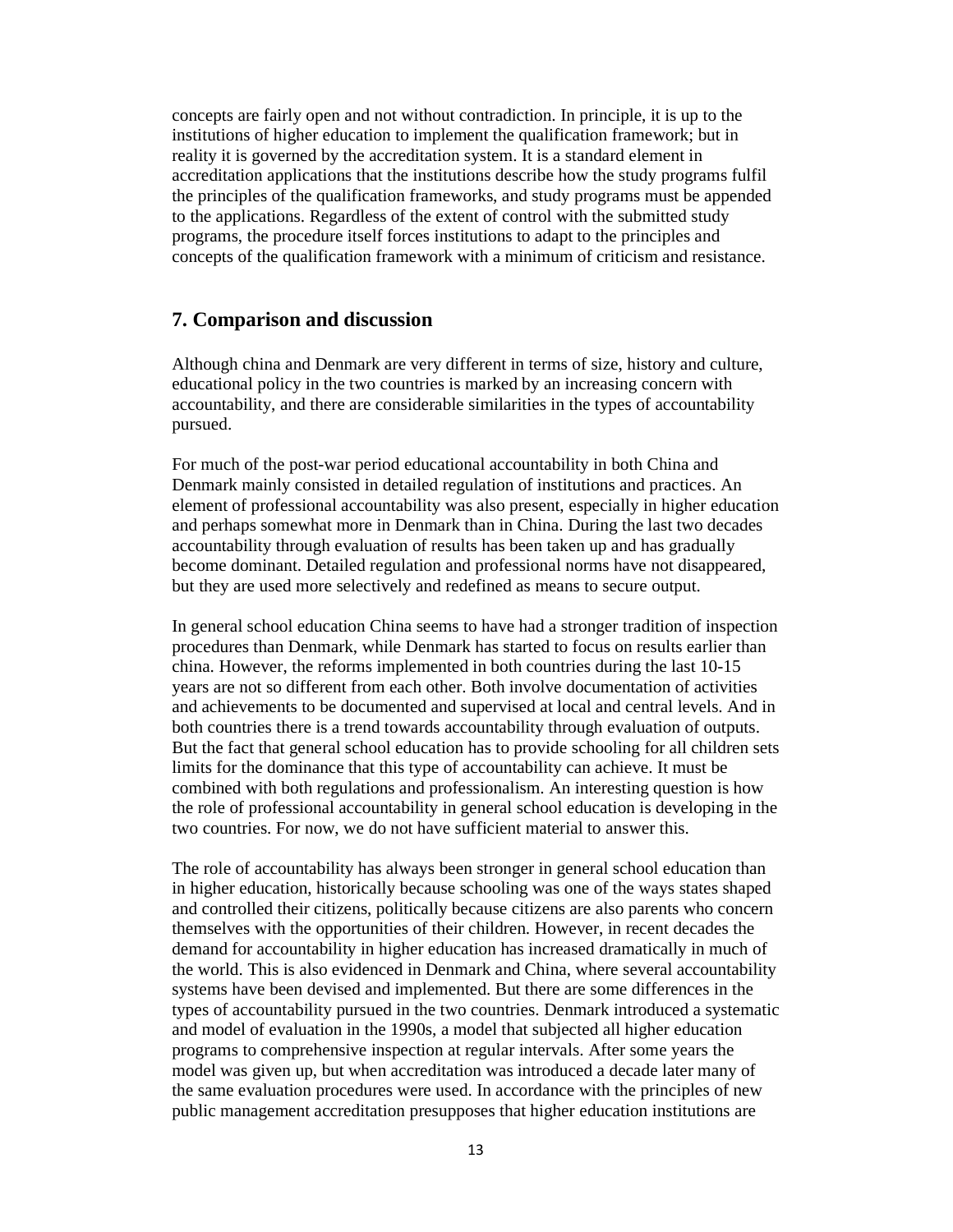independent actors who apply for recognition of 'their' study programs. In China models of quality assurance in higher education were developed some years later than in Denmark, but have been implemented quickly in the new millennium. Undergraduate teaching evaluation was the first model implemented and it has recently been supplemented with accreditation of study programs in selected fields. The main difference between the two countries is that China also operates a system of disciplinary rankings, where institutions are ranked in the main disciplines according to research output, student quality, reputation and other features. Compared to evaluation of higher education institutions, accreditation and disciplinary ranking is more result-oriented than direct regulation. That such a system has not yet been introduced in Denmark (although it has been discussed) can be seen as result of a reservation towards elitism and an emphasis on consensus in Danish culture.

Especially in higher education China has a more complex system of accountability with different elements running in parallel (detailed regulation, result driven, professional norms). This partly reflects the fact that China is a much larger and more complex society, but it can also be seen as result of the fact that China is undergoing dynamic social change, while Denmark evolves fairly steadily along a path based on the Nordic welfare state model.

Denmark and China both move towards output-driven types of quality assurance and implement models (like teaching evaluation and accreditation in higher education) that strongly resemble each other. This shows that they participate in a global regime of policy development, enacted partly though international organizations like the OECD but also through all types of contacts and negotiations between governments and other important actors. Diagnoses of problems, policy objectives and recipes for success are circulated, co-developed and adopted in different national contexts. This does not mean, however, that practices become identical. A seemingly identical model of accountability like accreditation may work and impact differently in a Danish and a Chinese context.

#### **References**

ACD Denmark (2012). *Accreditation – Why and How*. Copenhagen: ACE Denmark.

Anderson, J. A. (2005). *Accountability in education*. Paris: The International Academy of Education and Brussels: the International Institute for Educational Planning.

China Academic Degrees and Graduate Education Information. (2012). *Introduction to Disciplinary Ranking* (in Chinese xueke pinggu jianjie). Retrieved to the website of China Academic Degrees and Graduate Education Information at http://www.chinadegrees.cn/xwyyjsjyxx/xxsbdxz/276985.shtml

Foucault, M. (1980), *Power/Knowledge.* Edited by Colin Gordon. Brighton: Harvester Press.

Kaspersen, L.B. (2013) *Denmark in the World.* Copenhagen: Hans Reitzel.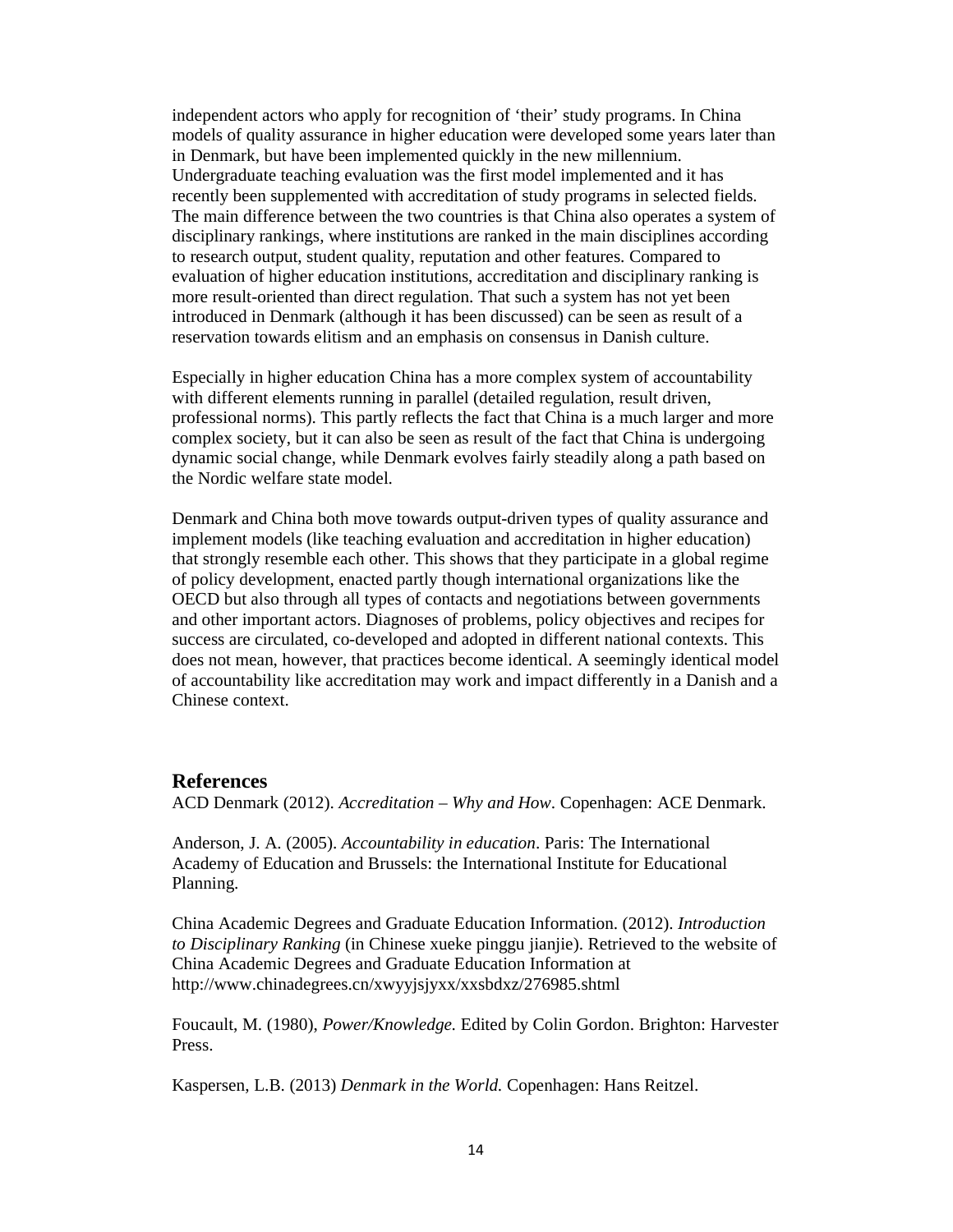Li, Jiangtao. (2010). *China enhances the quality monitoring of basic education* (news from Xinhua News Agency, in Chinese woguo jiaqiang jichu jiaoyu zhiliangjiance, jiance xuesheng quanmian suzhi). Retrieved May 31, 2013 from the Chinese central government website at http://www.gov.cn/jrzg/2010-11/29/content\_1755670.htm

Ministry of Education, China (2004a). *Plan for undergraduate teaching evaluation in regular higher education institutions* [in Chinese putong gaodeng xuexiao benke jiaoxue gongzuo shuiping pinggu fang'an]. Beijing: Ministry of Education, China.

Ministry of Education, China (2004b). *Action plan of education innovation 2003-2007* [in Chinese 2003-2007 jiaoyu zhenxing xingdong jihua]. Beijing: Ministry of Education, China.

Ministry of Education, China. (2007). *National Trial Measures for Engineering Education Accreditation* (in Chinese quanguo gongcheng jiaoyu zhuanye renzheng shidian banfa). Retrieved May 31, 2013 from Ministry of Education website at http://www.moe.gov.cn/publicfiles/business/htmlfiles/moe/cmsmedia/image//UserFile s/File/2008/05/08/2008050819/2008050819\_114569.doc

Ministry of Education, China. (2011). *Standard for Accreditation of Engineering Programs* (in Chinese gongcheng jiaoyu zhuanye renzheng biaozhun (shixing)). Retrieved May 31, 2013 from Ministry of Education website at http://www.moe.gov.cn/ewebeditor/uploadfile/2011/10/08/20111008173038841.doc

Ministry of Education, China. (2012a). *Statistical newsletter of educational development in 2010* [in Chinese 2010 nian quanguo jiaoyu shiye fazhan tongji gongbao]. Retrieved April 11, 2012 from website of Ministry of Education at http://www.moe.gov.cn/publicfiles/business/htmlfiles/moe/moe\_633/201203/132634. html.

Ministry of Education, China. (2012b). *Press release on 'Ministerial Opinions on Further Enhancing the Inspection of Primary and Secondary Schools' by person in charge of the inspection office*, Ministry of Education [in Chinese jiaoyubu dudaoban fuzeren jiu <jiaoyubu guanyu jinyibu jiaqiang zhongxiaoxue dudao pinggu gongzuo de yijian>da jizhe wen]. Retrieved May 31, 2013 from website of Ministry of Education at

http://www.moe.edu.cn/publicfiles/business/htmlfiles/moe/s271/201209/142328.html.

Ministry of Education, Denmark (2008), *The Folkeskole. Factsheet*. Copenhagen: Ministry of Education.

Ministry of Education, Denmark (2009), *Fact and Figures 2009.* Copenhagen: Ministry of Education.

National Assessment of Educational Quality, China. (2008). *What are the characteristics and differences of quality monitoring from the usual examinations?* (in Chinese jichu jiaoyu zhiliang jiance yu yiban de kaoshi you shenme qubie he tedian?) Retrieved May 31, 2013 from its official website at http://www.eachina.org.cn/viewthread.shtml?tid=53